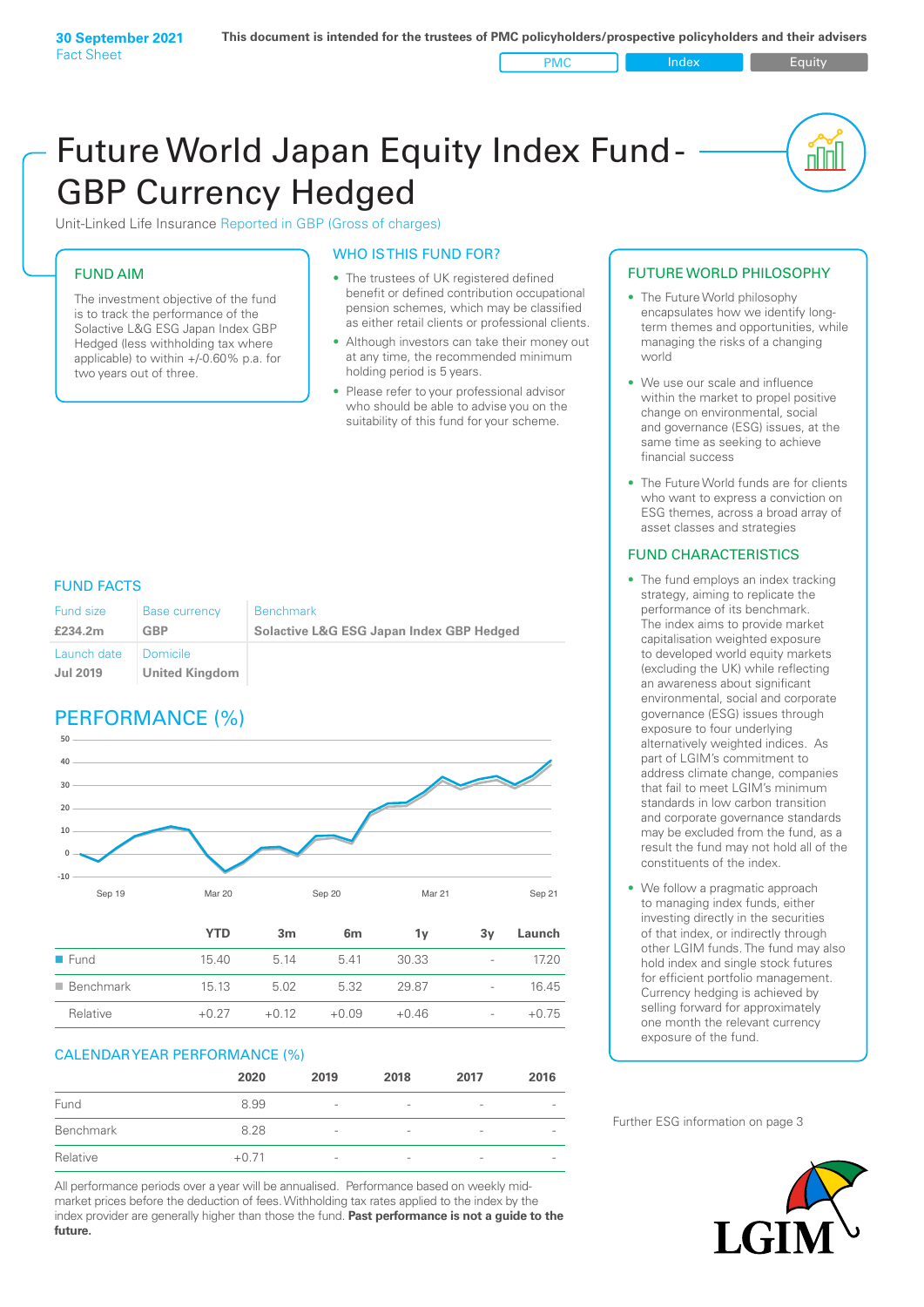# Future World Japan Equity Index Fund - GBP Currency Hedged

Unit-Linked Life Insurance Reported in GBP (Gross of charges)

## PORTFOLIO BREAKDOWN

All data source LGIM unless otherwise stated. Totals may not sum due to rounding. In order to minimise transaction costs, the Fund will not always own all the assets that constitute the index and on occasion it will own assets that are not in the index. The number of fund holdings can differ from the index due to corporate events and proxy holdings.



#### SECTOR (%)

| Consumer Cyclical           | 24.2 |
|-----------------------------|------|
| Consumer Non-cyclical       | 22.1 |
| $\blacksquare$ Industrials  | 19.4 |
| ■ Communications & Tech     | 15.6 |
| <b>Banks (Equity)</b>       | 5.1  |
| $\blacksquare$ Property     | 4.3  |
| Insurance (Equity)          | 3.3  |
| Commodities                 | 3.2  |
| Financial Services (Equity) | 2.3  |
| $\Box$ Other                | 0.5  |
|                             |      |

#### COUNTRY (%)

Japan 100.0

MARKET CAPITALISATION (%) TOP 10 HOLDINGS (%)

| ■ Large              | 80.5 |
|----------------------|------|
| $\blacksquare$ Mid   | 16.7 |
| $\blacksquare$ Small | 2.8  |

■ Top 10 holdings 28.1% ■ Rest of portfolio 71.9% No. of holdings in fund 316 No. of holdings in index 338

| <b>Toyota Motor Corp</b>       | 54  |
|--------------------------------|-----|
| Sony Group Corp                | 49  |
| Recruit Holdings Co Ltd        | 3.7 |
| <b>Tokyo Electron Ltd</b>      | 2.3 |
| Softbank Group Corp            | 21  |
| Takeda Pharmaceutical Co Ltd   | 21  |
| Mitsubishi UFJ Financial Group | 20  |
| Keyence Corp                   | 20  |
| Nidec Corp                     | 19  |
| Daiichi Sankyo Co Ltd          | 18  |
|                                |     |



The Index Fund Management team comprises 25 fund managers, supported by two analysts. Management oversight is provided by the Global Head of Index Funds. The team has average industry experience of 15 years, of which seven years has been at LGIM, and is focused on achieving the equally important objectives of close tracking and maximising returns.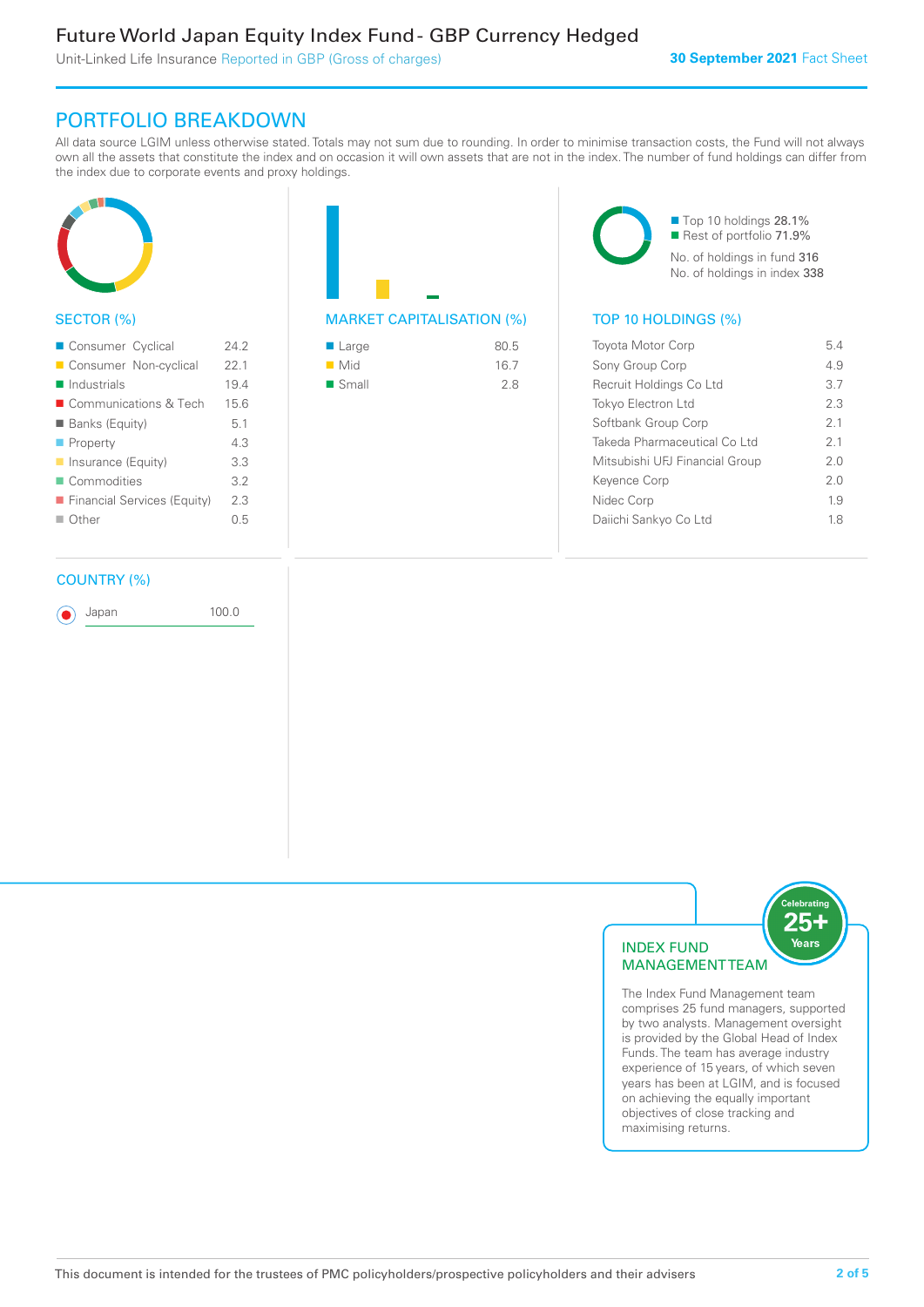Unit-Linked Life Insurance Reported in GBP (Gross of charges)

**42**

ESG score of index

# ESG COMMITMENT

From diesel emissions to oil spills, there have been many tangible examples in recent years of how failures in the way companies are run can have a harmful impact on the environment, society and investor returns. We believe responsible investing can mitigate the risk of such outcomes and has the potential to improve returns through the integration of environmental, social and governance (ESG) considerations, active ownership and longterm thematic analysis.

#### ESG SCORE

We score companies based on environmental, social and governance factors. We use these scores to design ESG-aware tilted indices which invest more in those companies with higher scores and less in those which score lower, while retaining the investment profile of a mainstream index. The ESG Score is aligned to our engagement and voting activities. As a result, this portfolio has an aggregate ESG Score of **48** versus a mainstream index of **42.**

In the fund, we invested more in **108 companies with higher scores** and less in **235 companies with lower scores.**

#### ENVIRONMENTAL PERFORMANCE

**/100 /100**

Carbon dioxide (CO2) is the most significant contributor to greenhouse gas emissions which are driving climate change. Compared to a fund tracking the unadjusted benchmark, the fund will have a different exposure to current and future sources of carbon dioxide emissions.



**48**

ESG score of fund

**98%** Lower carbon reserves intensity than the unadjusted benchmark

#### CARBON RESERVES INTENSITY

Carbon reserves are fossil fuels (coal, oil and gas) which, if burnt, will become the carbon emissions of the future. To meet global climate change targets, the unabated use of fossil fuels is expected to decline over time.

The figures below are a measure of the size of carbon reserves held by the fund's underlying companies.

```
22
Fund
         959
```
Benchmark

Tonnes of CO<sub>2</sub>e<sup>i</sup> per \$1 million **of enterprise value including cash (EVIC)**

The fund has **98%** lower carbon reserves intensityii compared to a fund tracking the unadjusted benchmark.

The difference in carbon reserves intensity means that for every \$1 million invested in the fund, the exposure to carbon reserves through the underlying companies is reduced by an amount equivalent to **937 tonnes of CO<sub>2</sub>e** compared to having invested in the unadjusted benchmark.



**60%** Lower carbon footprint than the unadjusted benchmark

CARBON FOOTPRINT

Following the global Paris Agreement on climate change, companies in all sectors are expected to reduce their emissions to prepare and adapt for a low-carbon economy.



Tonnes of CO<sub>2</sub>e per \$1 million **of EVIC**

The fund has **60%** lower carbon footprint compared to a fund tracking the unadjusted benchmark. Carbon footprint describes the relationship between the carbon emissions of a company and its EVIC<sup>ii</sup>. The difference in carbon footprint means that the fund has selected companies where, for the same level of EVIC, the associated emissionsi<sup>v</sup> are lower by **45 tonnes of CO<sub>2</sub>e** compared to a fund tracking the unadjusted benchmark<sup>v</sup>.

For further information please go to www.lgim.com/esginfo  $\sigma$ 

**The proxy benchmark for this fund is Solactive L&G Japan Index.**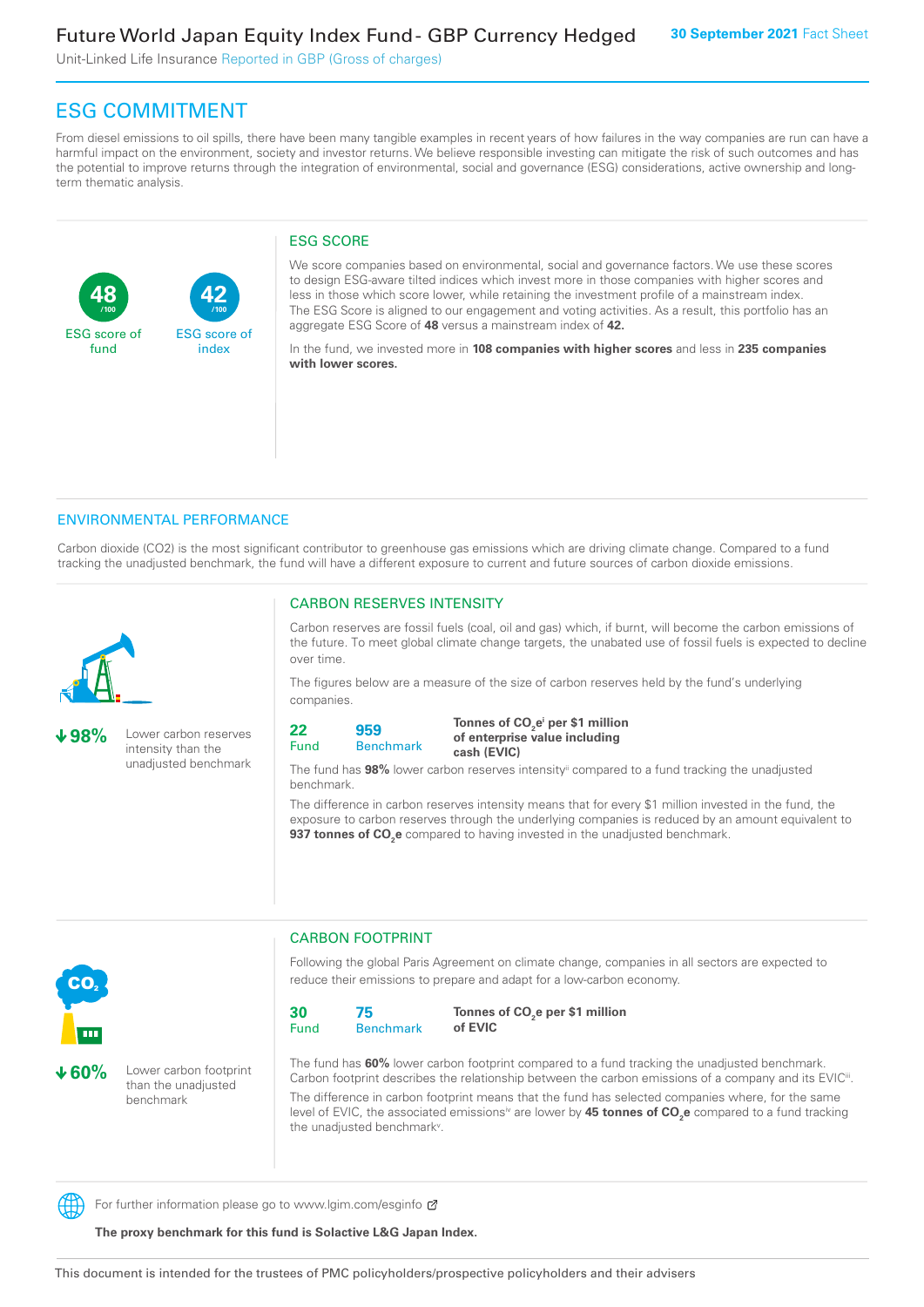# Future World Japan Equity Index Fund - GBP Currency Hedged

Unit-Linked Life Insurance Reported in GBP (Gross of charges)

#### **NOTES**

 $^\mathrm{i}$  Carbon dioxide equivalent (CO<sub>2</sub>e) is a standard unit to compare the emissions of different greenhouse gases.

ii This metric looks at the embedded carbon in the fossil fuel reserves owned by a company, divided by a company's enterprise value (including cash), to adjust for company size. This represents a carbon reserves intensity score for a company.

iii The choice of this metric follows best practice recommendations from the **Task Force on Climate-related Financial Disclosures.**

iv Data on carbon emissions from a company's operations and purchased energy is used.

v This measure is the result of differences in the weights of companies between the index or the fund and the benchmark, and does not depend on the amount invested in the fund. It describes the relative 'carbon efficiency' of different companies in the benchmark (i.e. how much carbon was emitted per unit of sales) or in the fund, not the contribution of an individual investor in financing carbon emissions.

#### **Third Party Disclaimers and Information**

Unless otherwise indicated all data contained in this factsheet is sourced from Legal & General Investment Management Limited. Where this document contains third party data ("Third Party Data"), we cannot guarantee the accuracy, completeness or reliability of such Third Party Data and accept no responsibility or liability whatsoever in respect of such Third Party Data, or in respect of any loss or damage suffered by you, your client or any other party arising in connection with either the provision of Third Party Data or any inaccuracies, errors or omissions, regardless of cause in any Third Party Data.

Where we use third party data within this document, it is never used directly and instead it forms the basis of our own calculations; we do so under licence and with the providers' legal permission.

While all reasonable endeavours are taken to ensure the data provided is accurate, it is important to note that the data providers assume no responsibility for errors or omissions and cannot be held liable for damage arising from our use of their data within our calculations. Information is for recipients' internal use only.

Source: HSBC© HSBC 2021.

Powered by Refinitiv Information.

Powered by Sustainalytics 2021.

Source: ISS.